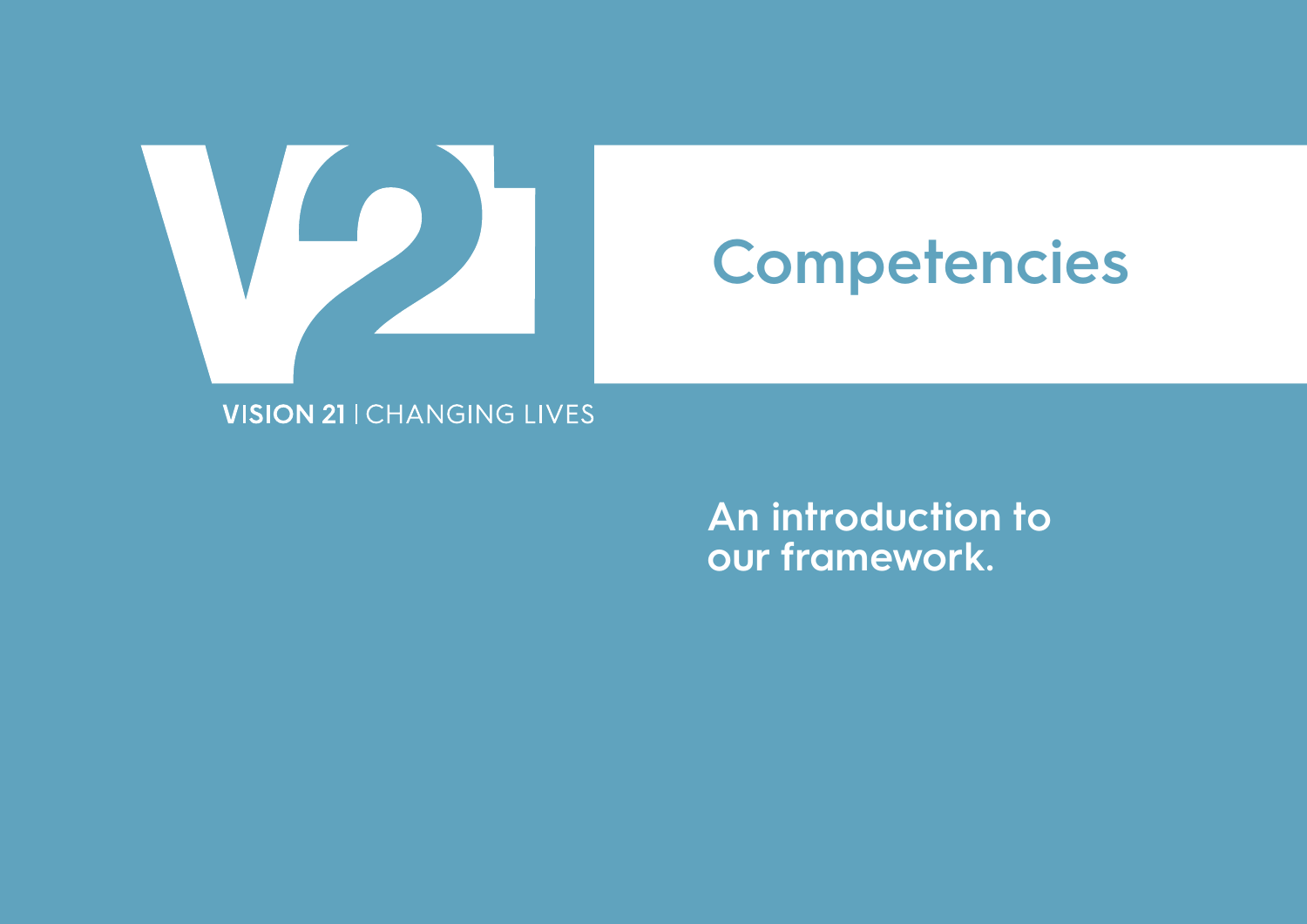## **OUR MISSION**

We support life-changing opportunities

H **VISION 21 | CHANGING LIVES** 

CHOICE | BELONGING | VOICE

POSITIVE | INSPIRATIONAL | SUPPORTIVE

**2019**

INNOVATIVE | FLEXIBLE | PROACTIVE

TRUST | VALUE | RESPECT

## **OURVISION**

For people with learning disabilities to realise their potential



**HAPPY** 

## **TOGETHER**

We work together to be the difference



**CHANGE** We embrace change

### **QUALITY** We provide quality

in everything we do

**V21** Competencies, version 1.0 August 2019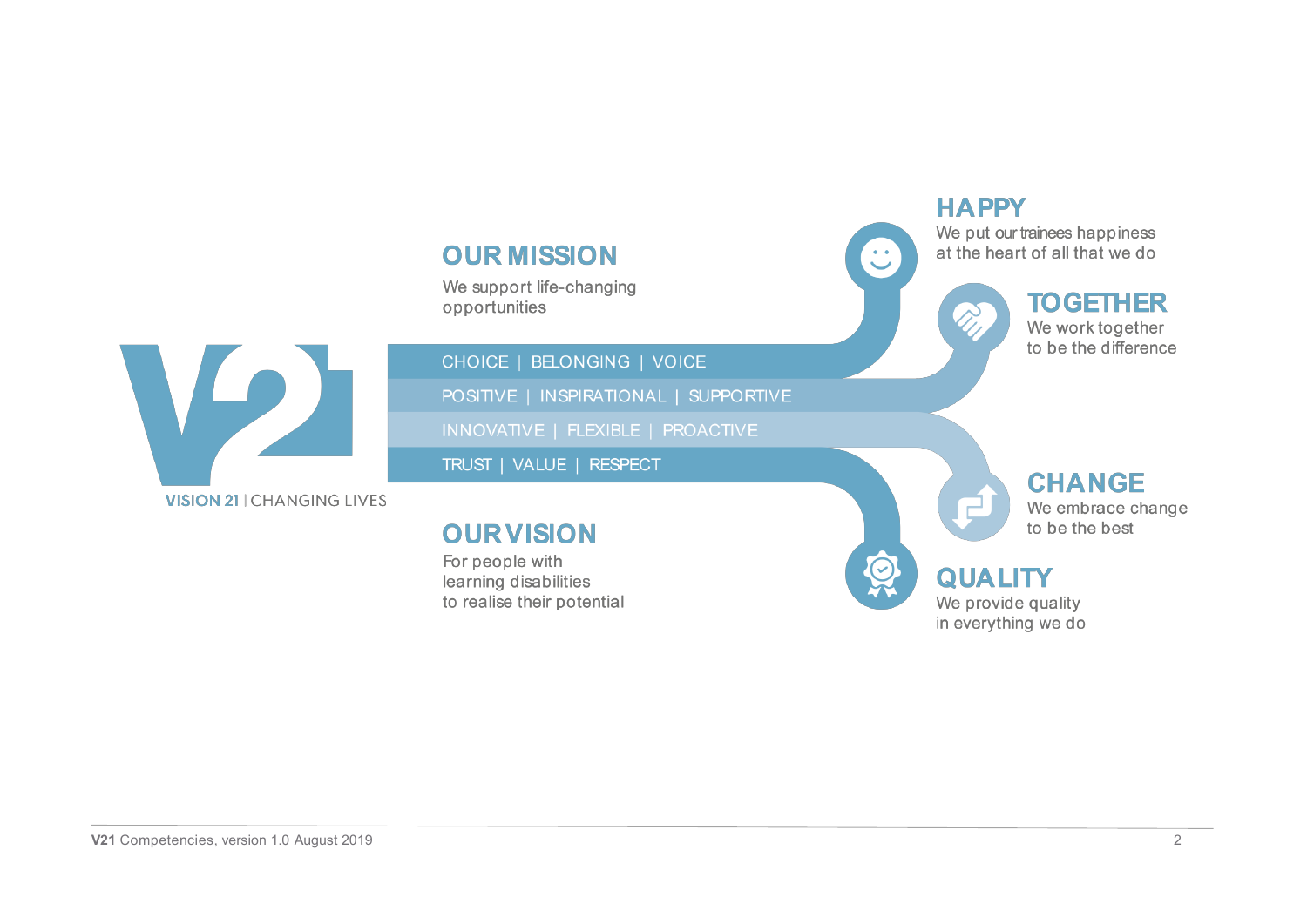

### **INTRODUCTION TO V21 COMPETENCIES**

This competency framework outlines the behaviours and values that are expected from V21's staff members. Based on the core values of V21 the competencies outline standards and behaviours which will give focus and direction for all staff. These

competencies will be used across the organisation in a range of ways, including identifying staff development needs through the appraisal and supervision processes, and to support recruitment and selection.

### **V21 CORE VALUES**

**HAPPY** - We put our trainees happiness at the heart of all that we do **TOGETHER** - We work together to be the difference **CHANGE** - We embrace change to be the best **QUALITY** - We promote quality in everything we do

### **WHO WILL BENEFIT**

This framework will benefit all V21 staff members.

All staff will benefit from clear guidance on the behaviours and skills which are expected. They must demonstrate or develop a level of competency that is appropriate to their role.

Aspiring managers or those showing potential will recognise the need to develop these competencies if they wish to take on a leadership role in the future.

Those using the framework for recruitment, will benefit from having a clear framework, which will support the recruitment process.

Finally the organisation will benefit. The competency framework will be used to support a wide range of processes, V21 will benefit from a more consistent approach, clearer direction and more structured support.

**2019**

The framework will also benefit the wider community as they will know what values and behaviours we are working to.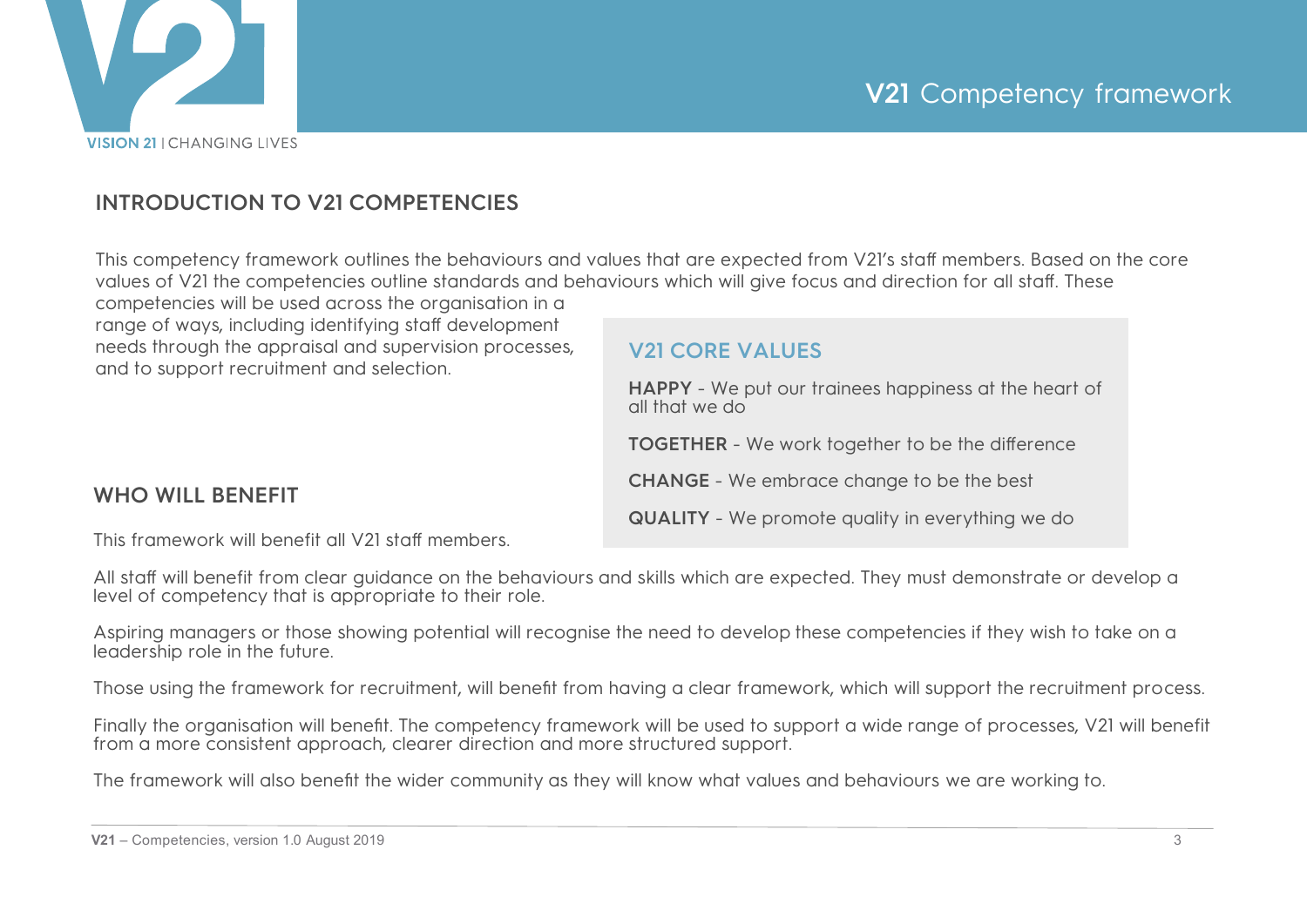

### **THE FRAMEWORK**

There are five integrated competency areas based on V21's core values which formulate the Framework.

- � Trainee Focus **(we put our trainees happiness at the heart of everything we do)**
- � Teambuilding **(we work together to be the difference)**
- Communication **(we work together to be the difference)**
- $\bullet$  Change -(we embrace change to be the best)
- � Delivering Results **(we promote quality in everything we do)**

There are also additional competencies for Operational Managers and Senior Managers:

- Setting Direction
- **Engaging People**
- Delivering Results
- Personal Style

Staff should be working at the required levels within the framework as shown below:

**2019**

| All staff              | Level 2           |
|------------------------|-------------------|
| <b>Project Leaders</b> | Level $2 & 3$     |
| Operational Managers   | Level 2, 3 & 4    |
| <b>Senior Managers</b> | Level 2, 3, 4 & 5 |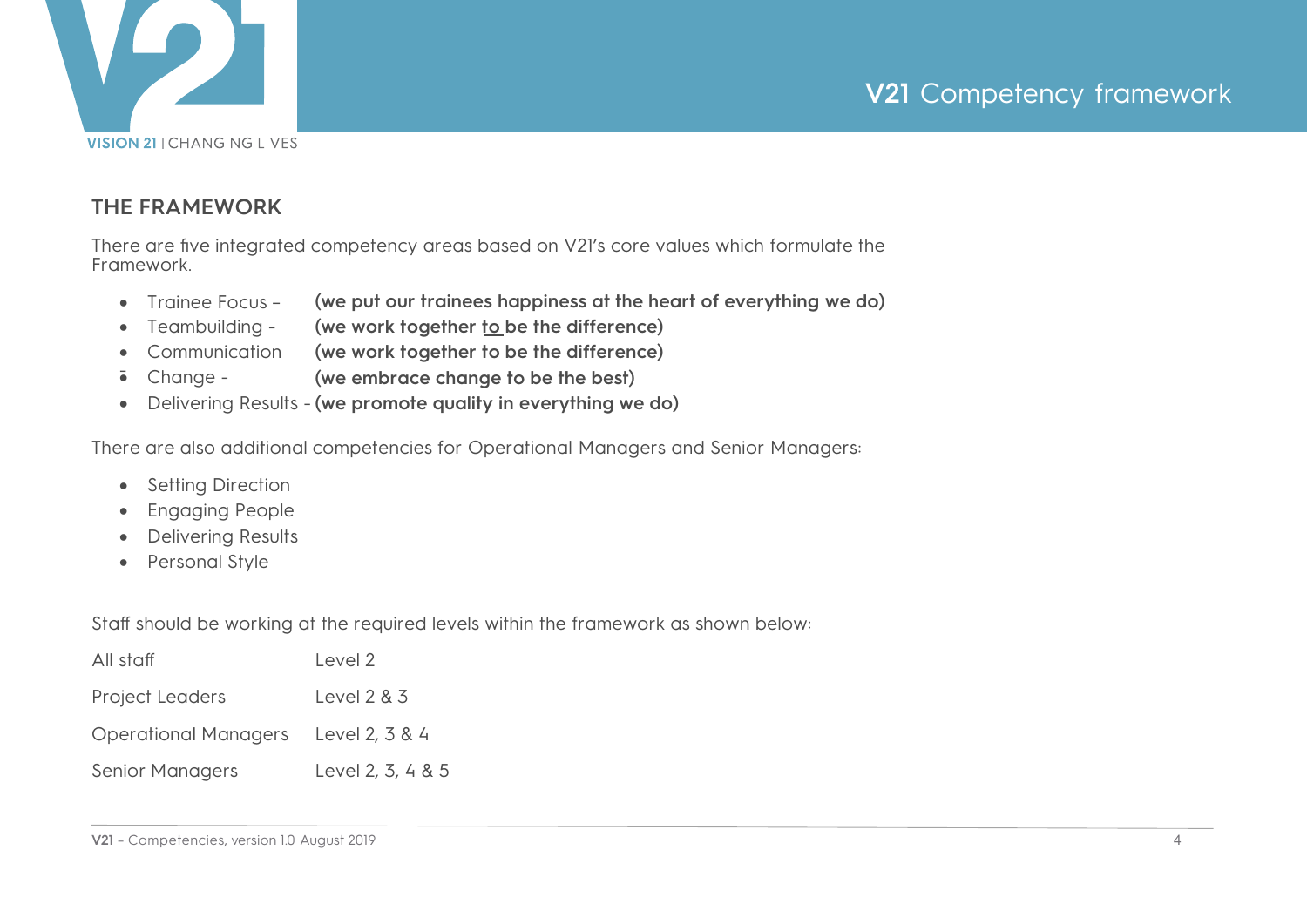

## **Trainee focus**

### **WE PUT OUR TRAINEES HAPPINESS AT THE HEART OF EVERYTHING WE DO**

We will:

- listen, understand and respond to our trainees needs
- deliver services that our trainees can rely on and trust
- provide trainees with choices and a sense of belonging
- always ensure security of any confidential matters
- we will help our trainees to realise their potential
- support trainees to learn new skills and encourage independence
- provide a happy, friendly, safe learning environment



- 1. Understands the importance of following the Social Services and Wellbeing (Wales) Act
- 2. Fully aware of their responsibilities with GDPR and the confidentiality codes of conduct
- 3. Notices if something is not right for our students and seeks advice to solve problems
- 4. Treats the trainees respectfully and always listens to them and values their opinions
- 5. Understands the importance of complying with V21's Safeguarding policy and procedures
- 6. Adapts to the differing ability level and the specific learning disabilities of our trainees



- 2. Takes responsibility for doing the right things for our trainees and deals with the consequences should anything go wrong
- 3. Encourages excellence in the service we provide
- 4. Takes responsibility for improvements and seeks regular trainee feedback
- 5. Celebrates trainee achievements
- 6. Monitors Health & Safety compliance within their work environment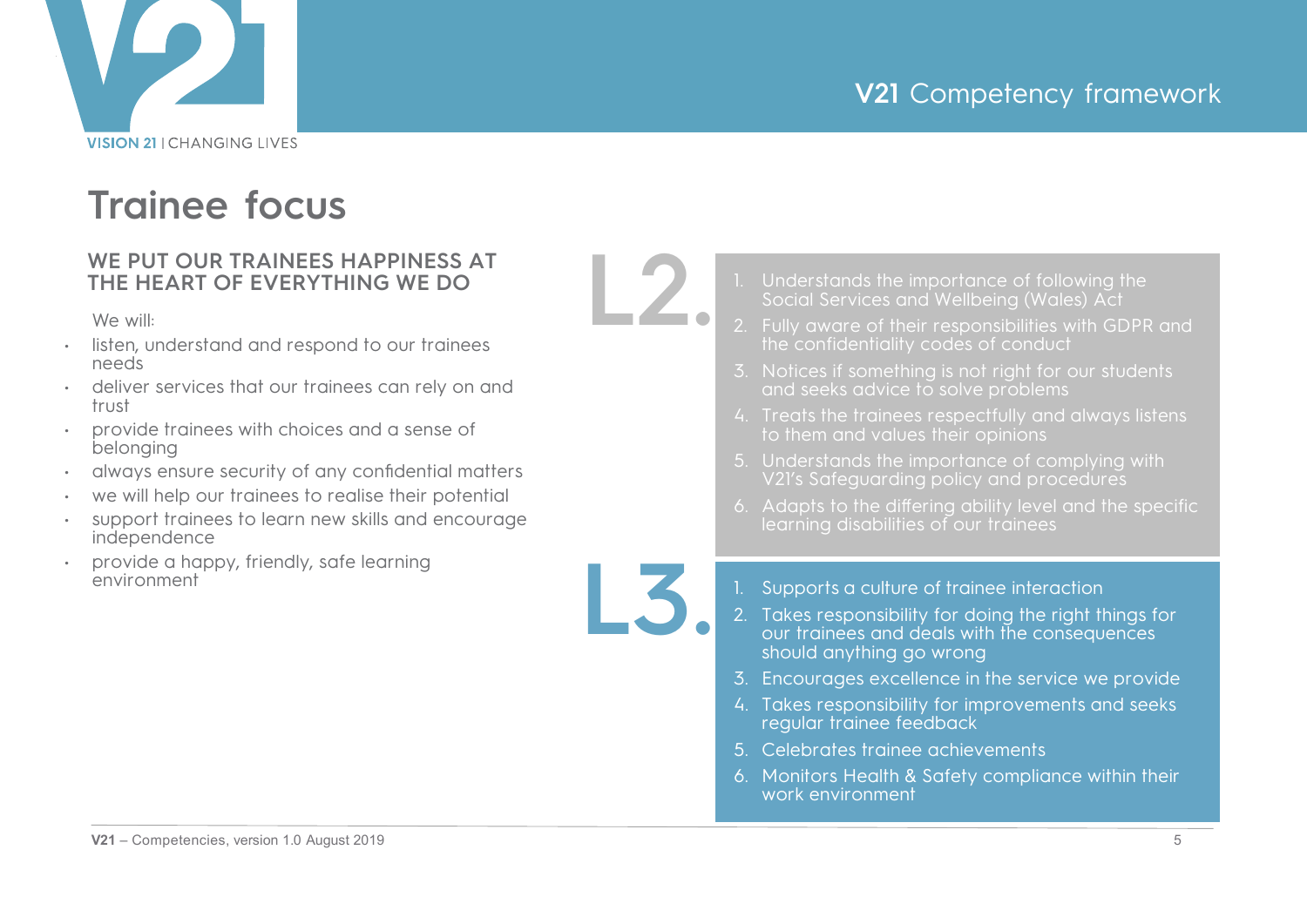

## **Teambuilding**

### **WE WORK TOGETHER TO BE THE DIFFERENCE**

We will:

- respect each other
- work together for the benefit of all
- involve people in making informed decisions
- aim to use language that is understood by everyone
- be open, honest and trust each other
- value and make use of the skills of all staff, volunteers, trainees and stakeholders
- provide clear and constructive feedback



- Understands what is expected
- 
- 3. Able to build and maintain good working relationships across V21
- 4. Actively involved in work to develop and improve our services
- 5. Keeps up to date with relevant issues and seeks advice when needed
- 6. Is open about mistakes and learns from them
- 1. Actively shares knowledge, information and good practice
- 2. Acts as a role model for V21's values
- 3. Recognises and grows talent for now and the future
- 4. Aware of the strengths of team members and makes use of their skills to improve performance
- 5. Seeks to understand what motivates other people
- 6. Able to provide alternative solutions in a positive manner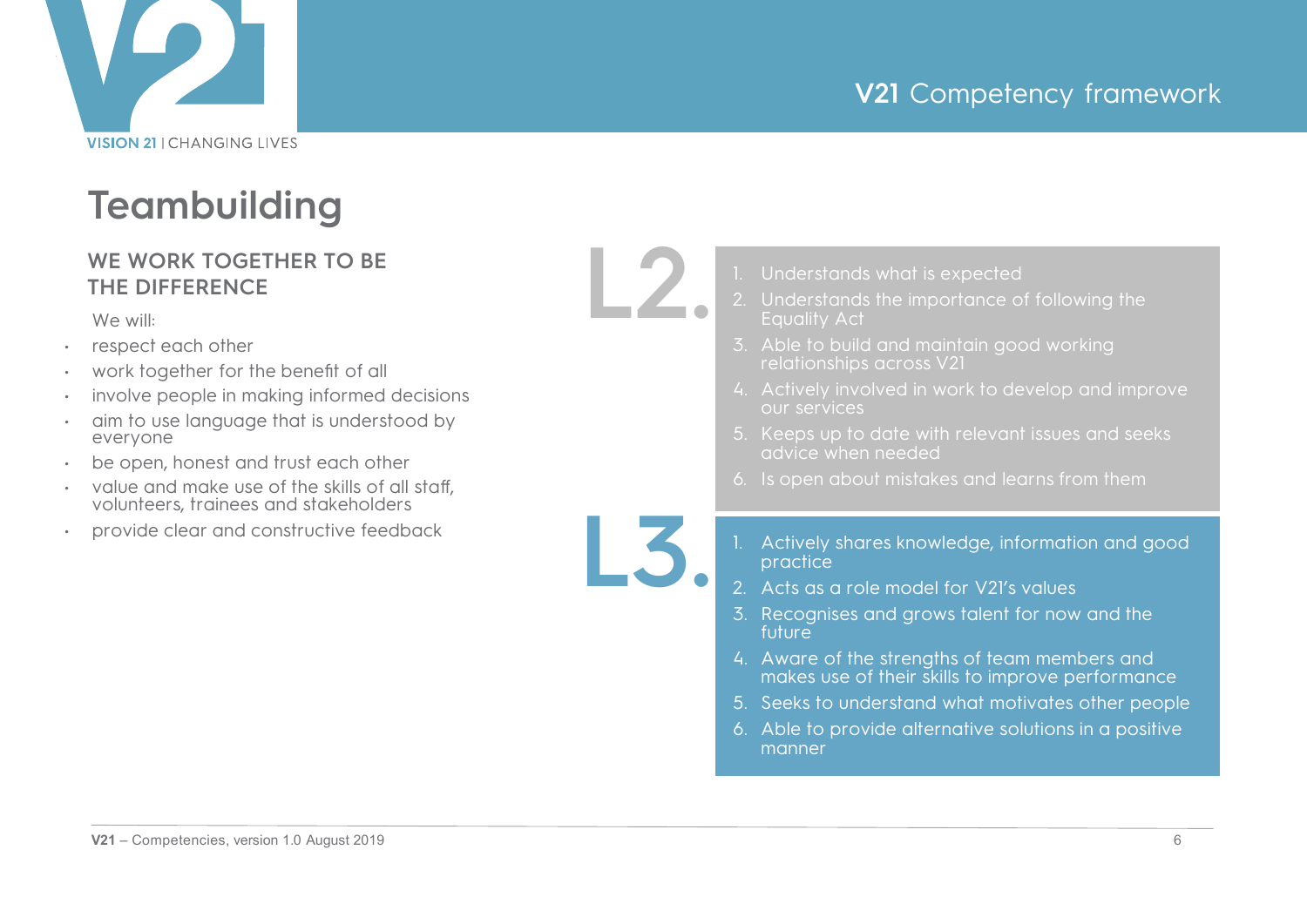

## **Communication**

### **WE WORK TOGETHER TO BE THE DIFFERENCE**

We will:

- respect each other
- work together for the benefit of all
- involve people in making informed decisions
- aim to use language that is understood by everyone
- be open, honest and trust each other
- value and make use of the skills of all staff, volunteers, trainees and stakeholders
- provide clear and constructive feedback



- 1. Listens and respects others views
- 2. Gives people information they need in <sup>a</sup> clear manner appropriate to their needs
- 3. Encourages and supports staff, volunteers and trainees
- 4. Challenges unacceptable behaviour
- 5. Able to format written communication (including email) and use effectively / appropriately
- 6. Reads all papers that are sent out, including minutes and reports
- 7. Takes responsibility for finding out information that
- 1. Involves team members and managers by listening and two way communication respecting views
- 2. Keeps their team involved and updated
- 3. Able to produce effective written reports in the appropriate formats
- 4. Able to present information to different audiences in appropriate formats
- 5. Adapts communication style to enthuse and influence others
- 6. Gives effective, timely, constructive feedback based on evidence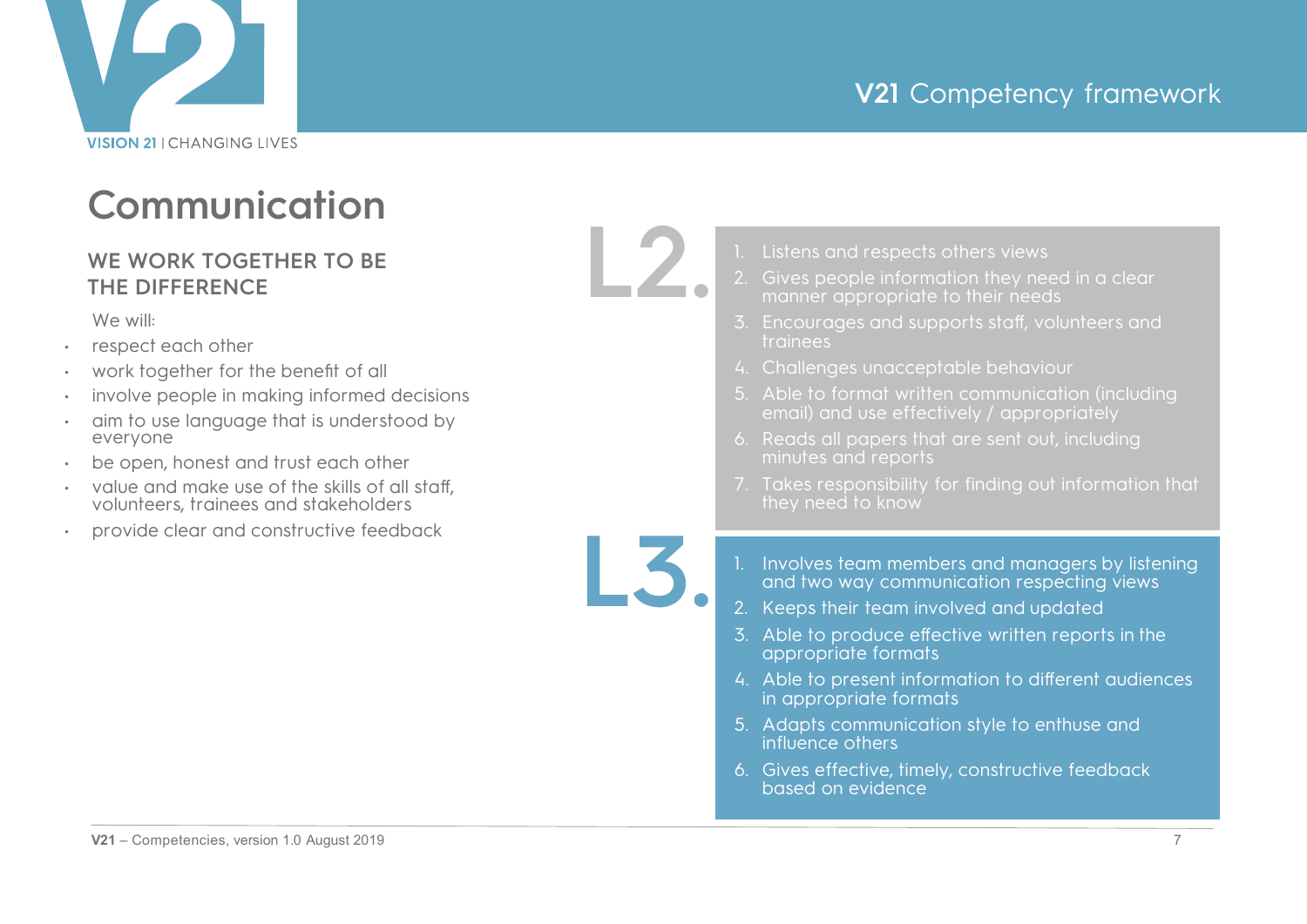# **VISION 21 | CHANGING LIVES**

## **V21** Competency framework

## **Change**

### **WE EMBRACE CHANGE TO BE THE BEST**

We will:

- think positively
- be adaptable and flexible in all that we do
- support each other to embrace change
- understand and evaluate the risks
- sort out and own problems and solutions
- embrace new ideas, put them into action and make change
- embrace new technology to help us with new ways of working



- 1. Understands that change is an important part of working for V21
- 2. Looks to find ways of improving the way we work
- 3. Sees where own role fits in to the strategic plan
- 4. Able to speak fairly about how change affects role and self
- 5. Open minded to new ideas
- 1. Encourages people to share their concerns about change to allow effective implementation
- 2. Identifies key actions and work plans to make change happen
- 3. Works to resolve conflict that the change process can bring
- 4. Supports a change culture and promotes positive messages
- 5. Knows how to weigh up risks / opportunities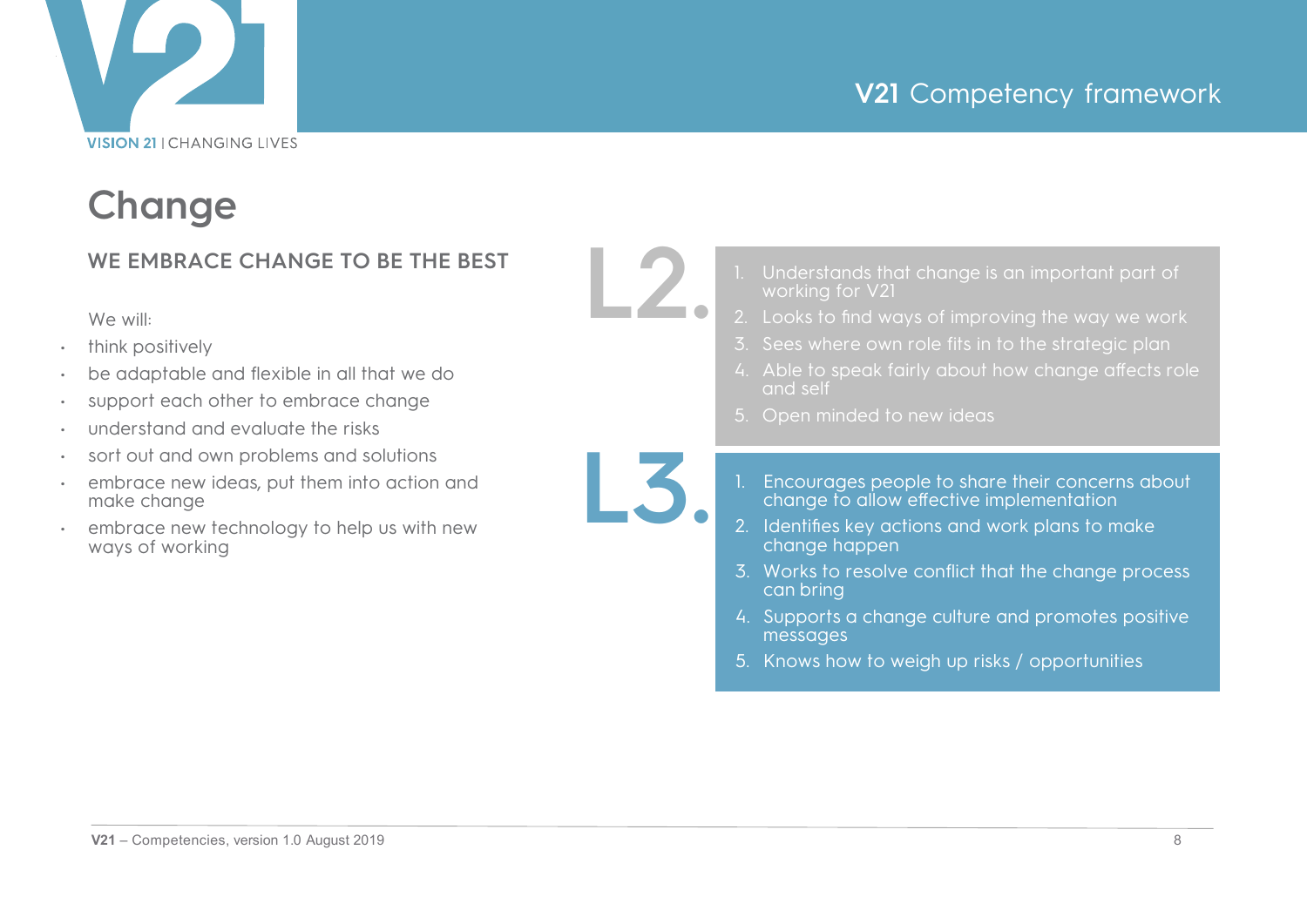

## **Delivering results.**

### **WE PROVIDE QUALITY IN EVERYTHING THAT WE DO**

We will:

- think positively
- be adaptable and flexible in all that we do
- support each other to embrace change
- understand and evaluate the risks
- sort out and own problems and solutions
- embrace new ideas, put them into action and make change
- embrace new technology to help us with new ways of working



**L3.**

**2019**

- 1. Understands that change is an important part of working for V21
- 2. Looks to find ways of improving the way we work
- 3. Sees where own role fits in to the strategic plan
- 4. Able to speak fairly about how change affects role and self
- 5. Open minded to new ideas
- 1. Encourages people to share their concerns about change to allow effective implementation
- 2. Identifies key actions and work plans to make change happen
- 3. Works to resolve conflict that the change process can bring
- 4. Supports a change culture and promotes positive messages
- 5. Knows how to weigh up risks / opportunities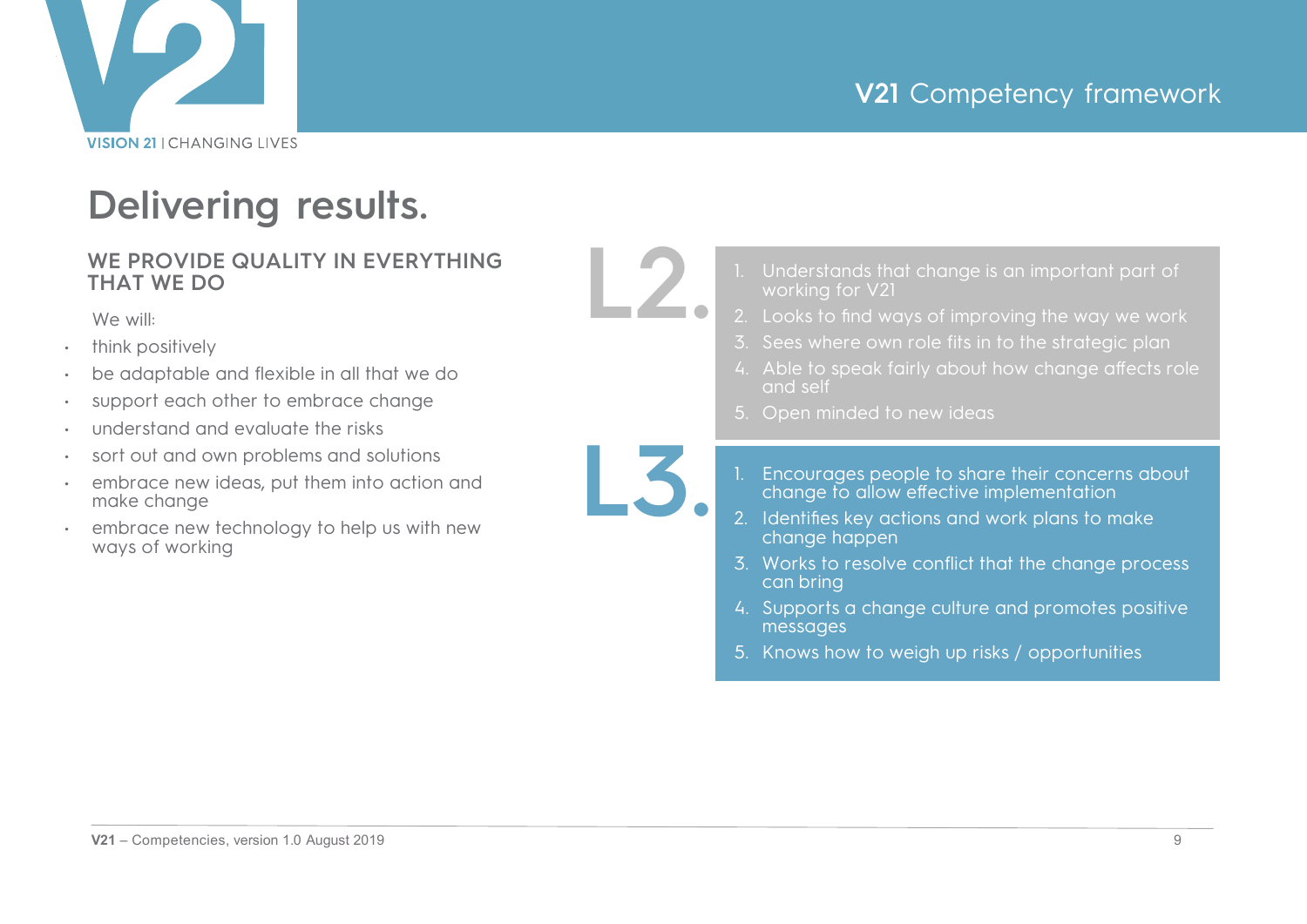

## **Setting direction.**

**THE FOLLOWING COMPETENCIES WILL BE INCORPORATED INTO EVERYTHING WE DO**



**L5.**

| 1. Ensures that the work of project / dept. teams is |  |
|------------------------------------------------------|--|
| aligned with V21's strategic priorities / plan       |  |

- 2. Focuses on the quality outcomes needed and develops processes to deliver these outcomes
- 3. Adopts a solution focused approach to managing risk
- 4. Actively encourages ideas from a range of sources and stakeholders and uses these to inform thinking/planning
- 5. Uses evidence and sound judgement to make effective decisions and provide professional advice
- 1. Sees the big picture whilst maintaining an in-depth understanding of how work fits V21's strategic priorities
- 2. Leads from the front, providing clear direction and focus, at a high level, on solutions
- 3. Seeks out opportunities to create a culture of innovation and managed risks
- 4. Considers business viability and value when considering projects to ensure longer term sustainability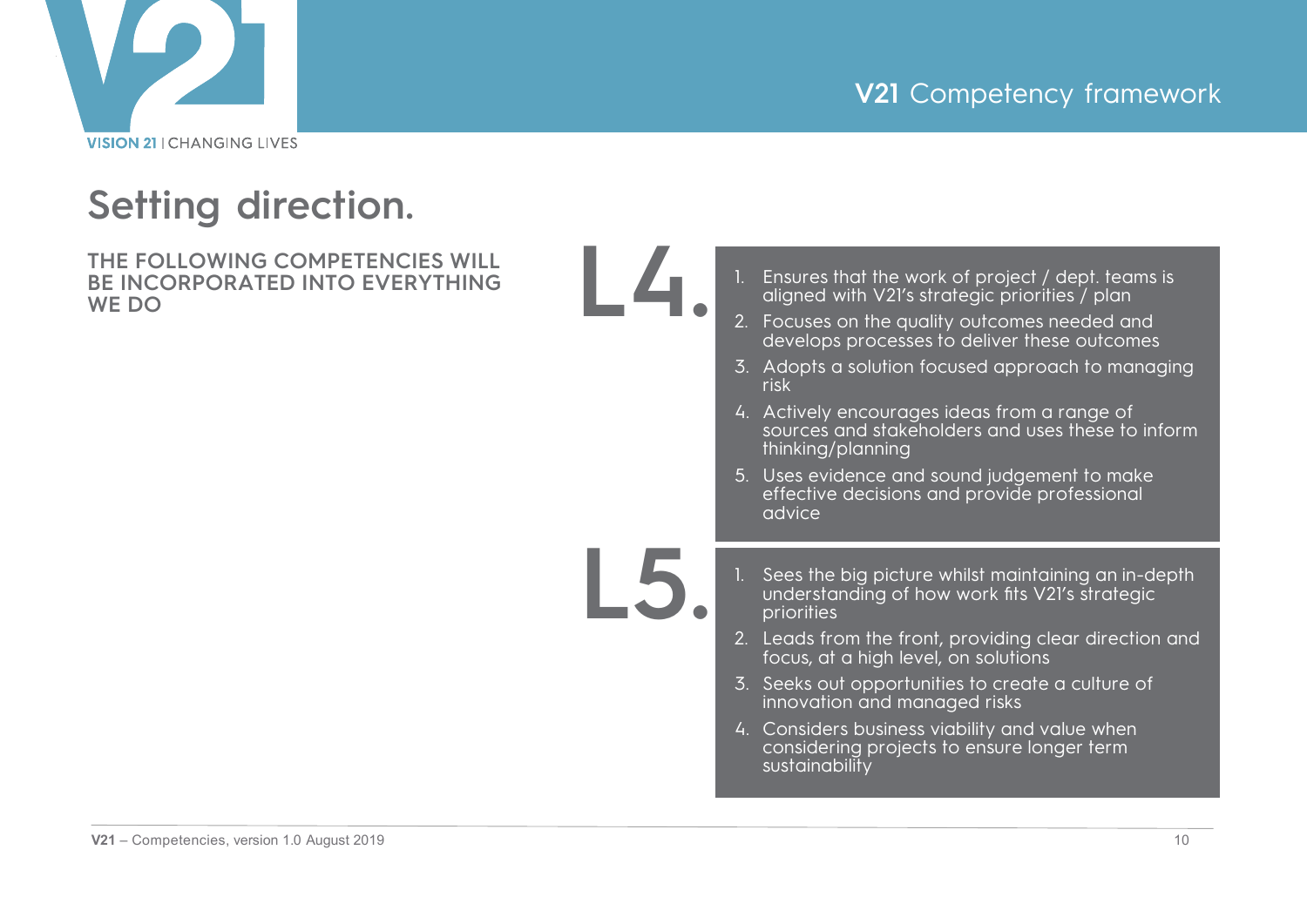

## **Engaging people.**

**THE FOLLOWING COMPETENCIES WILL BE INCORPORATED INTO EVERYTHING WE DO**



- 1. Communicates with clarity, conviction, enthusiasm and pride that promotes the reputation of V21 with teams and motivates them to take action
- 2. Demonstrates an interest in others and develops a range of contacts outside their own team to help to get the job done
- 3. Manages good working relationships encouraging effective partnership working to deliver positive outcomes
- 4. Ensures that the services delivered meets the needs of our students
- 5. Liaises with colleagues to understand their perspective when looking at how V21's services are delivered
- **L5.**
	- 1. Communicates with clarity, conviction and enthusiasm to create an inspiring and motivating vision of the future
	- 2. Proactively creates and maintains positive strategic networks by encouraging collaboration and effective relationships
	- 3. Creates a culture of continuous learning identifying the capabilities and skills that need to be developed to meet V21's business needs
	- 4. Considers and responds to the needs of staff teams and individuals
	- 5. Keeps students at the forefront of all that is done
	- 6. Supports colleagues to look at alternative approaches or models of working to make the best decisions for the future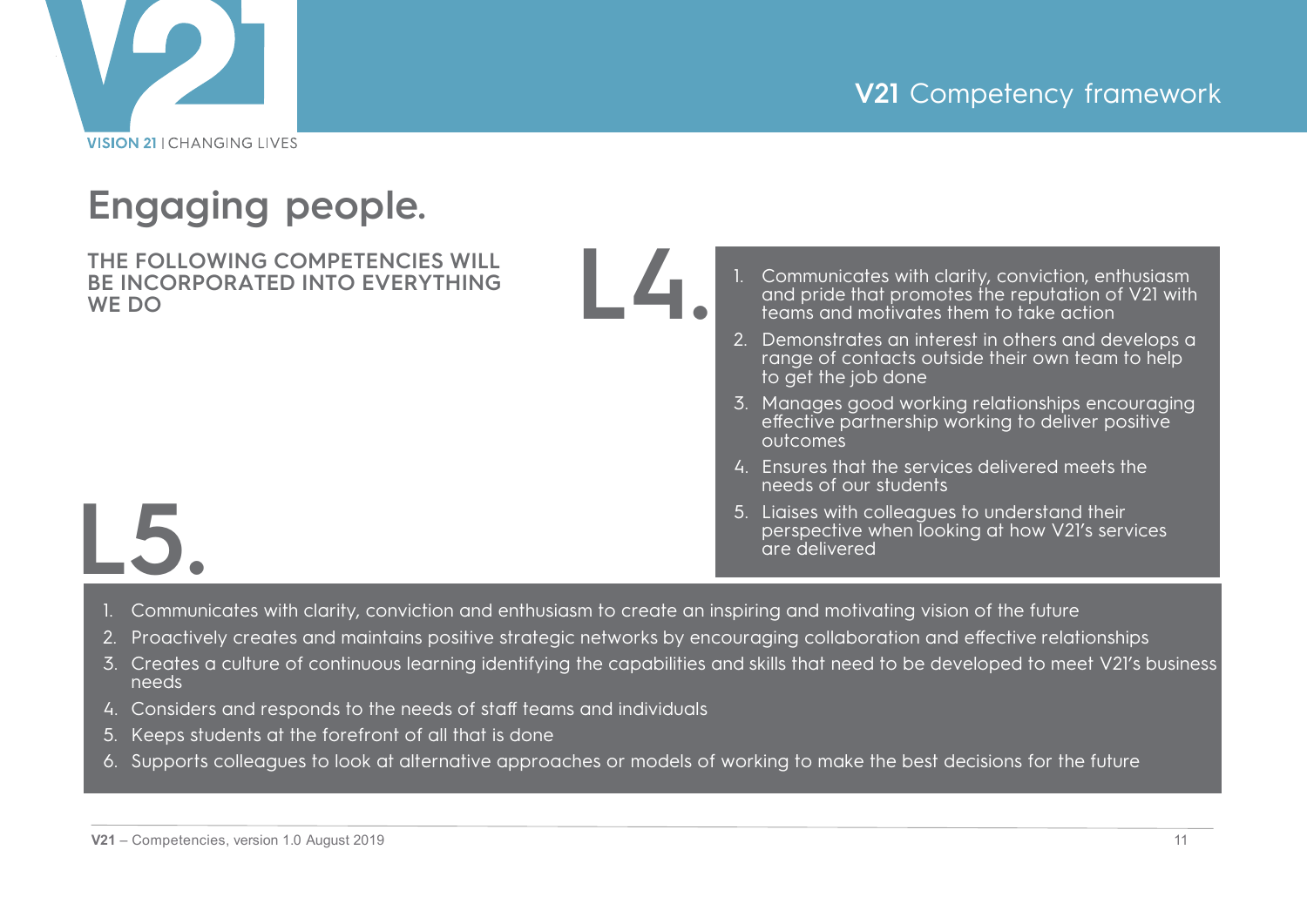

## **Delivering results.**

**THE FOLLOWING COMPETENCIES WILL BE INCORPORATED INTO EVERYTHING WE DO**

**L4.**

- Understands the economic and market drivers of V21's partners to ensure that the results delivered meet the needs of both parties
- 2. Applies a business focus to decisions that involve service delivery
- 3. Balances the need to deliver high quality services within a framework of reducing costs
- 4. Uses effective project management techniques to deliver results
- 5. Remains motivated and focuses on delivering outcomes in the face of ongoing challenges



- 1. Understands economic, market and customer drivers using these to promote new business models and partnerships
- 2. Embeds a culture of delivering value for money solutions whilst maximising quality and managing costs
- 3. Prepared to hold difficult conversations with staff and stakeholders when required
- 4. Is resilient and tenacious remaining focused and driving activities forward in challenging and changing times
- 5. Regularly evaluates progress and is prepared to be bold and stop if outcomes are not being delivered as planned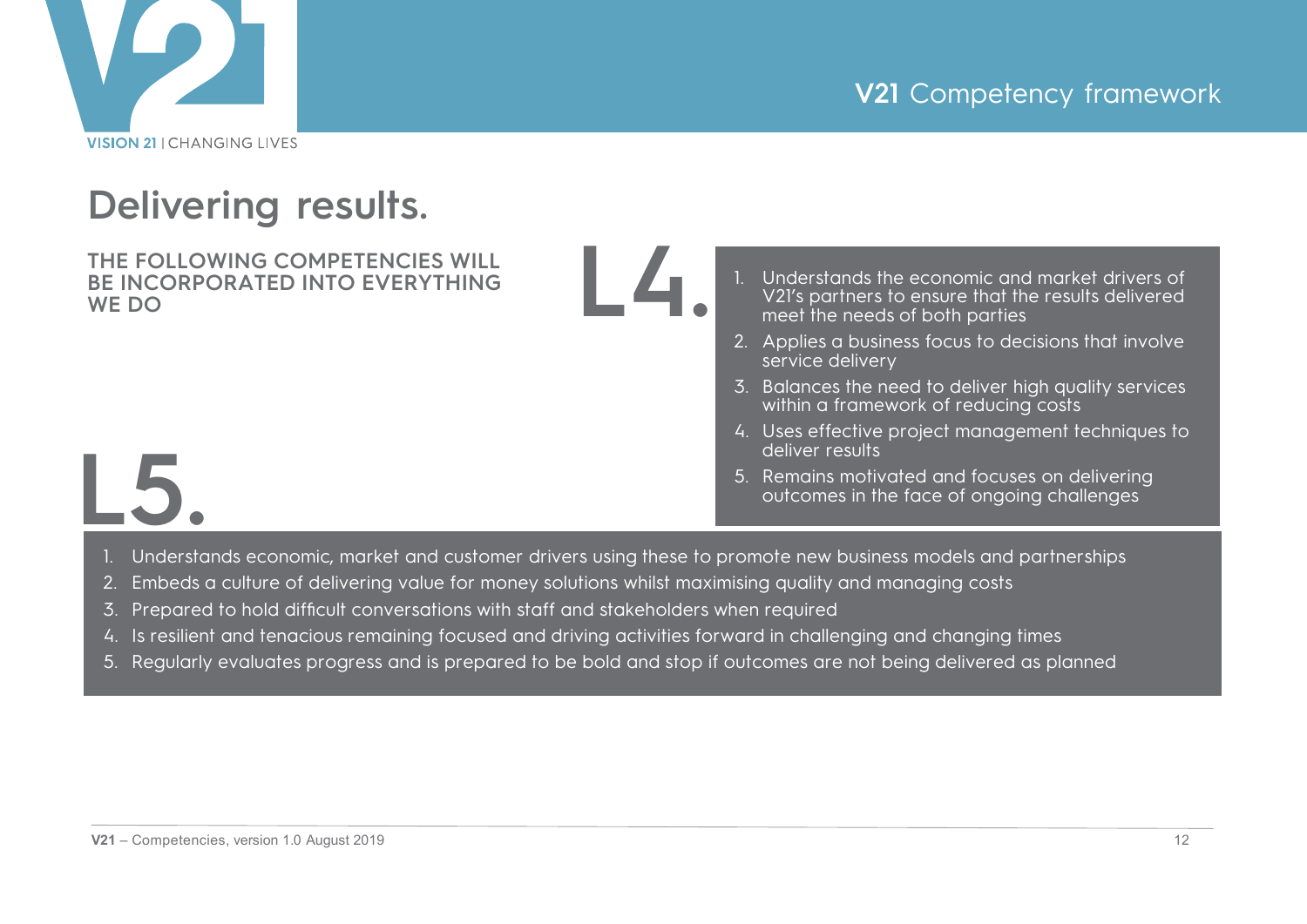

## **Personal style.**

**THE FOLLOWING COMPETENCIES WILL BE INCORPORATED INTO EVERYTHING WE DO**



|                         |                 | 1. Helps to positively motivate others                                                                                       |  |
|-------------------------|-----------------|------------------------------------------------------------------------------------------------------------------------------|--|
|                         |                 | 2. Shows interest in others and builds trust and<br>confidence, ensuring that everyone is treated fairly<br>and consistently |  |
|                         |                 | 3. Models cross project / department working and<br>encourages this in others, being prepared to think<br>V21 first          |  |
|                         |                 | 4. Considers the diversity of staff, volunteers,<br>students, partners and customers when making<br>decisions                |  |
|                         |                 | 5. Demonstrates emotional intelligence when<br>interacting with others                                                       |  |
|                         |                 |                                                                                                                              |  |
|                         |                 |                                                                                                                              |  |
|                         | 1.              | Inspires and motivates others to support V21's<br>priorities                                                                 |  |
| $\overline{\mathbf{5}}$ | 2.              | Develops mutual trust and confidence in others, is<br>thoughtful, unbiased and leads by example                              |  |
|                         | $\mathcal{Z}$ . | Is fair and consistent when following, changing<br>and communicating policies and procedures                                 |  |
|                         |                 | 4. Reaches agreements by persuading, influencing,<br>compromising and negotiating with others                                |  |